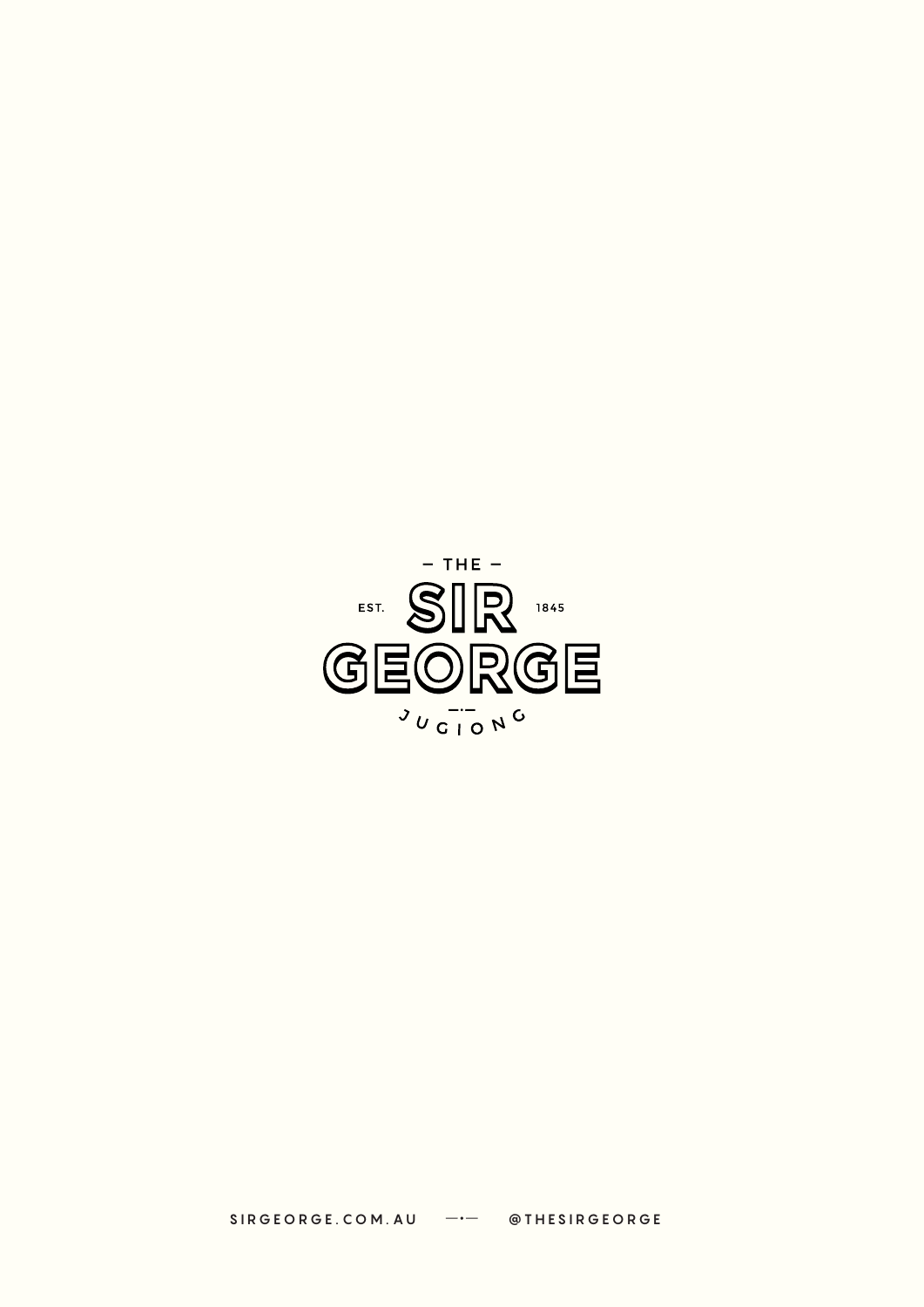# SMALL

| parafield olive oil <b>v</b>                              |  |
|-----------------------------------------------------------|--|
| ANCHOVY TOAST GARLIC BREAD  8                             |  |
| thyme, bay <b>VG, GF</b>                                  |  |
| fennel, burrata <b>V, GF, VGP</b>                         |  |
| finger lime aioli GF                                      |  |
| 4PCS, anchovy mayo                                        |  |
| muscat jelly & sourdough crostini <b>GFP</b>              |  |
| duck & pistachio terrine, pickled stone fruit GF          |  |
| <b>CURED LOCAL MEATS</b><br>olives, pickles, baguette GFP |  |



*Our philosophy is fresh, local & seasonal*

### SIDES

 $\mathcal{L}$ 

| FRIES & AIOLI GF, VG10.5                                                                                   |  |
|------------------------------------------------------------------------------------------------------------|--|
| <b>ROASTED KIPFLERS</b> [ <i>ROASTED KIPFLERS</i> [ <i>ROASTED KIPFLERS</i> ]<br>rosemary & garlic GF, VGP |  |
| lemon olive oil <b>VG. GF</b>                                                                              |  |
| <b>HOUSE GREEN SALAD VG, GF 8</b>                                                                          |  |

## KIDS

| FREE RANGE CRUMBED CHICKEN  8 |  |
|-------------------------------|--|
|                               |  |
| with greek yoghurt <b>GF</b>  |  |
| chocolate sauce <b>V</b>      |  |

### DESSERT

| SOURDOUGH DOUGHNUTS<br>$3PCS$ , dulce de leche <b>v</b>  |  |
|----------------------------------------------------------|--|
| very good cream, local stone fruit <b>V</b>              |  |
| CHOCOLATE MOUSSE<br>hazelnut praline <b>V</b> , <b>N</b> |  |
| $3PCS$ , local honeycomb <b>GFP</b>                      |  |

| v   | <b>VEGETARIAN</b>           |
|-----|-----------------------------|
| VG  | <b>VEGAN</b>                |
| VGP | <b>VEGAN POSSIBLE</b>       |
| GF. | <b>GLUTEN FREE</b>          |
| GFP | <b>GLUTEN FREE POSSIBLE</b> |
|     |                             |

## LARGE

| ZUCCHINI & SWEET POTATO<br>fries <b>V</b> , GFP                                                           |  |
|-----------------------------------------------------------------------------------------------------------|--|
| stracciatella & sage <b>V, GF, VGP</b>                                                                    |  |
| house pickles & our herbs <b>GF</b>                                                                       |  |
| crushed minted peas                                                                                       |  |
| $1/2$ roast free range, ancient grains, goddess $GF$                                                      |  |
| fries $\&$ napa cabbage slaw $\div$ 3 MAKE IT A PARMY                                                     |  |
| harissa & mint sauce, fries <b>GFP</b>                                                                    |  |
| fries GFP                                                                                                 |  |
| 280G RIVERINE PREMIUM SIRLOIN 280G RIVERINE PREMIUM SIRLOIN<br>café de paris, roast kipflers & onion ring |  |
| paris mash <b>GF</b>                                                                                      |  |
|                                                                                                           |  |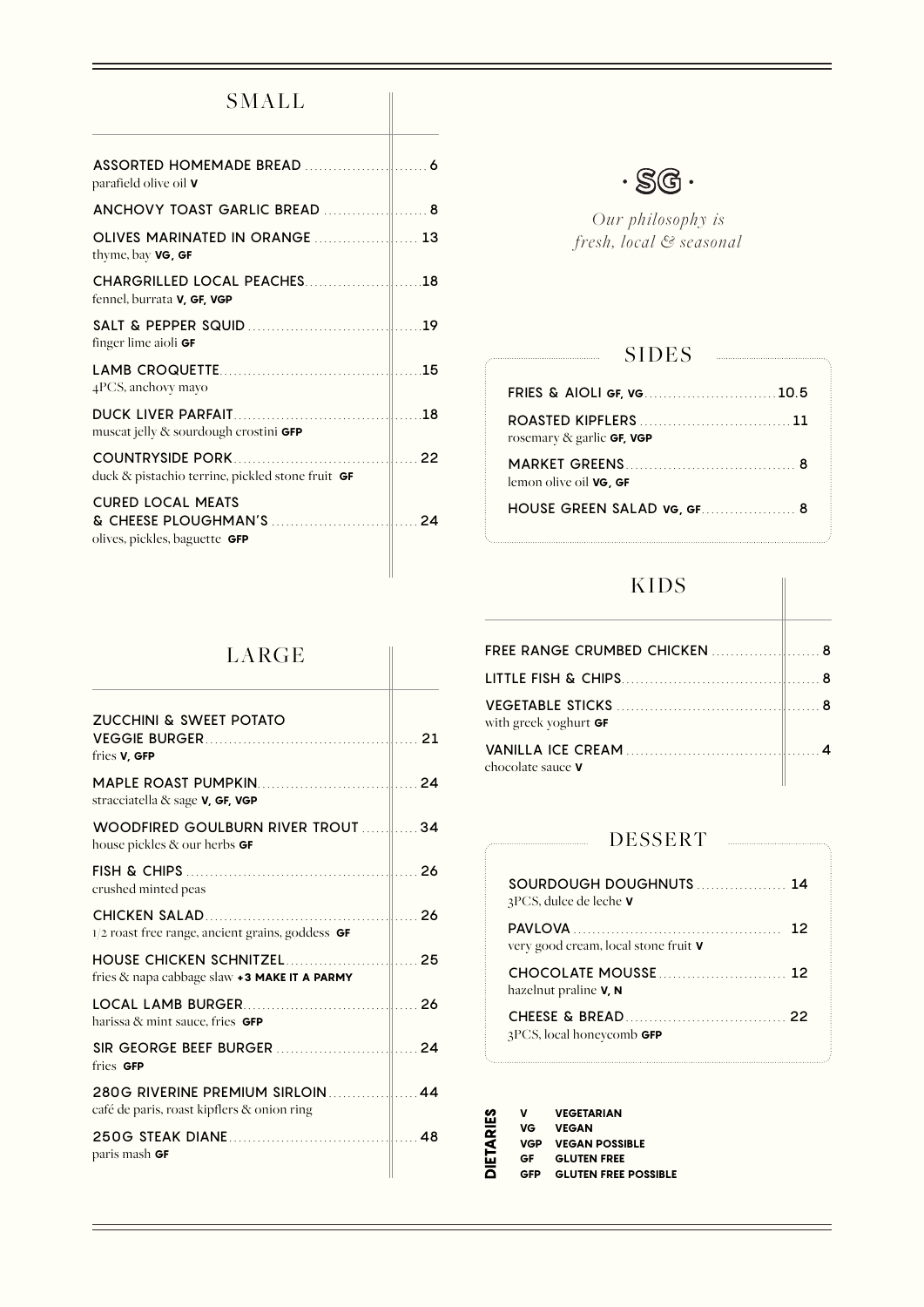# BY THE GLASS

| SPARKLING      | 120ML/BTL       |
|----------------|-----------------|
|                |                 |
|                |                 |
|                |                 |
| <b>WHITE</b>   | 150ML/250ML/BTL |
|                |                 |
|                |                 |
|                |                 |
|                |                 |
|                |                 |
|                |                 |
|                |                 |
|                |                 |
|                |                 |
| ROSÉ           | 150ML/250ML/BTL |
|                |                 |
|                |                 |
| <b>RED</b>     | 150ML/250ML/BTL |
|                |                 |
|                |                 |
|                |                 |
|                |                 |
|                |                 |
|                |                 |
|                |                 |
|                |                 |
| <b>DESSERT</b> | 60ML/BTL        |
|                |                 |
|                |                 |

# RESERVE WINE LIST

| <b>WHITE</b> |     |
|--------------|-----|
|              | 120 |
|              | 220 |
|              | 180 |
|              |     |
|              |     |
|              |     |
| <b>RED</b>   |     |
|              |     |
|              | 220 |
|              | 290 |
|              | 140 |
|              |     |
|              |     |